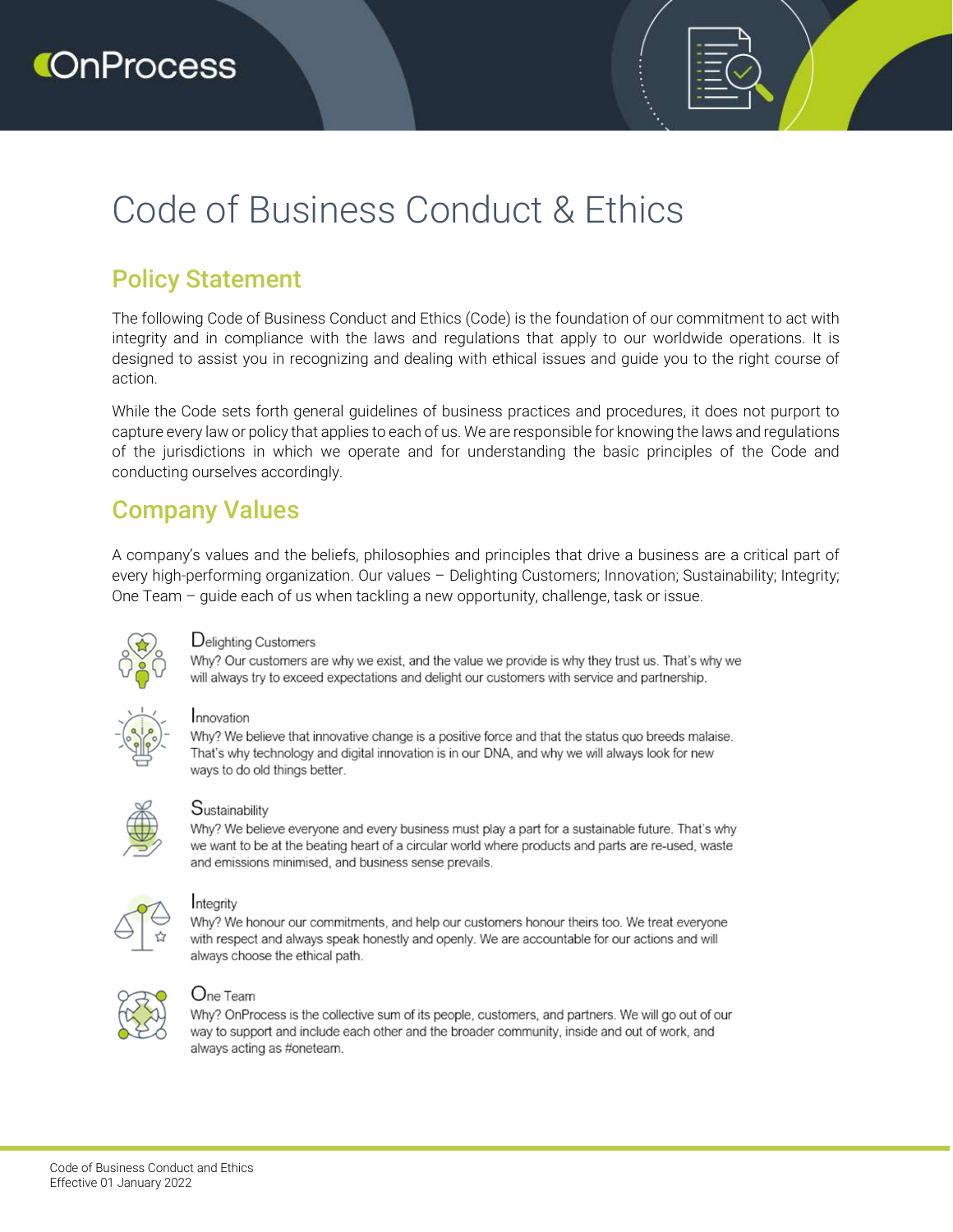This Code underpins our Company values and expresses what we believe and what we all commit to do to achieve those values.

# **Applicability**

All employees, officers, directors or agents of OnProcess Technology, Inc. (Company) and/or its subsidiaries and any other person or entity acting on behalf of the Companies (collectively referred to as "employees" in this Code), must know and comply with all of the Company policies and requirements as it relates to your job. We are subject to the laws and regulations of all the countries in which we operate, and each of us has a responsibility to know and follow the local laws that apply.

# Policy Specifics

## Respect for the Individual, Diversity and Equal Opportunity

We are committed to creating and fostering a work environment where we are all treated with dignity and respect, and which cultivates a strong, diverse team. The Company is an equal employment/affirmative action employer and is dedicated to providing a workplace that is free of discrimination of all types and from abusive, offensive or harassing behavior.

All Company employees are also expected to support an inclusive workplace. The Company will not tolerate discrimination, harassment or any behavior or language that is abusive, offensive or unwelcome.

## Compliance with Laws and Regulations

As an international company with relationships in many countries around the world, the Company is committed to maintaining high standards of business conduct in all regions in which the Company operates. We expect all Employees to conduct our business in accordance with applicable laws, rules and regulations, as well as other applicable Company policies (e.g., the Company's Anti-Bribery and Corruption Policy) and in an ethical manner.

## Conflicts of Interest

We must avoid any relationship or activity that might impair, or even appear to impair, our ability to make objective and fair decisions when performing our jobs. At times, we may be faced with situations where the business actions we take on behalf of the Company may conflict with our own personal or family interests. We owe a duty to the Company to advance its legitimate interests when the opportunity to do so arises. We must never use Company property or information for personal gain or personally take for ourselves any opportunity that is discovered through our position with the Company.

Determining whether a conflict of interest exists is not always easy to do. Employees with a conflict of interest question should seek advice from management. Before engaging in any activity, transaction or relationship that might give rise to a conflict of interest, employees must seek review from their managers or the HR department.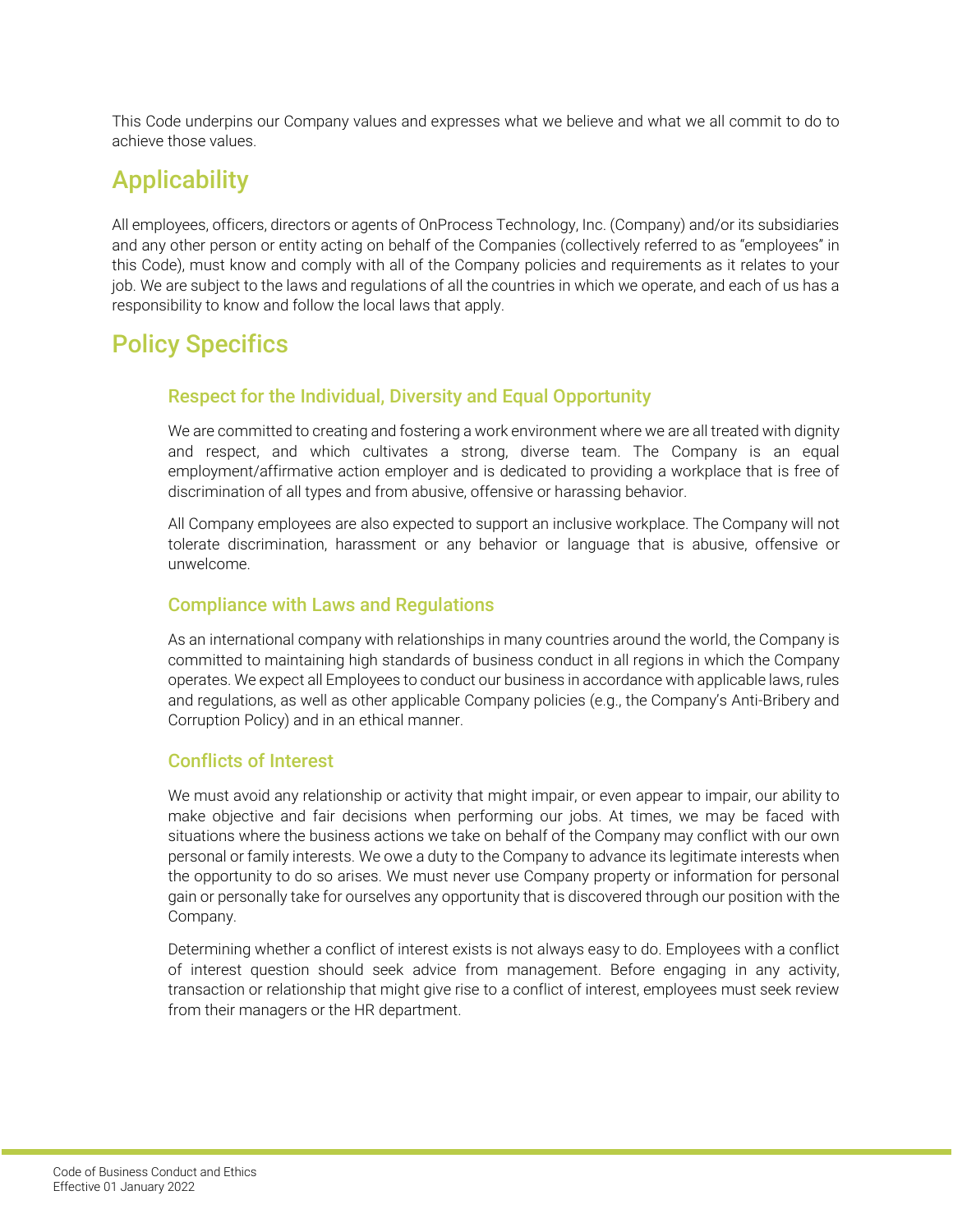#### Gifts, Gratuities and Business Courtesies

The Company is committed to competing solely on the merit of our products and services. We will neither give nor accept business courtesies that constitute, or could reasonably be perceived as constituting, unfair business inducements that would violate law, regulation or Company policies (e.g., the Company's Anti-Bribery and Corruption Policy), or would cause embarrassment or reflect negatively on the Company's reputation.

#### Political Contributions

No employee may make any political contribution of any kind in the name of the Company or by utilizing Company funds, assets, services or facilities. Furthermore, you cannot require, nor should you request, a supplier or vendor of the Company to make a political contribution of any kind as a condition of doing business with the Company. As an employee, you are free to make a personal political contribution or engage in personal political activities so long as such contributions or activities are lawful, do not interfere with your work responsibilities or give the appearance of a conflict of interest.

## Confidential and Proprietary Information

Integral to the Company's business success is our protection of confidential company information, as well as nonpublic information entrusted to us by employees, customers and other business partners. Confidential and proprietary information includes such things as pricing and financial data, customer names/addresses or nonpublic information about other companies, including current or potential suppliers and vendors. We will not disclose confidential and nonpublic information without a valid business purpose and proper authorization.

#### Protection and Use of Company Resources

You have an obligation to protect the Company's assets and ensure their efficient use. Company assets should be used for legitimate business purposes although reasonable personal use may be permitted. Company assets include both tangible assets, such as office equipment, telephone and copy machines, and intangible assets, such as intellectual property, trademarks, patents and trade secrets. Employees are provided with computers, electronic resources and other equipment to do their jobs. Company electronic and computing resources should primarily be used for Company purposes. Equipment such as computers and other electronic media must not be used for unlawful purposes or for accessing or distributing pornographic or illegal materials or other materials that might create a hostile work environment for others.

#### Corporate Recordkeeping

We create, retain and dispose of Company records as part of our normal course of business in compliance with all Company policies and guidelines, as well as all regulatory and legal requirements.

All corporate records must be true, accurate and complete, and company data must be promptly and accurately entered in our books in accordance with Company and other applicable accounting principles.